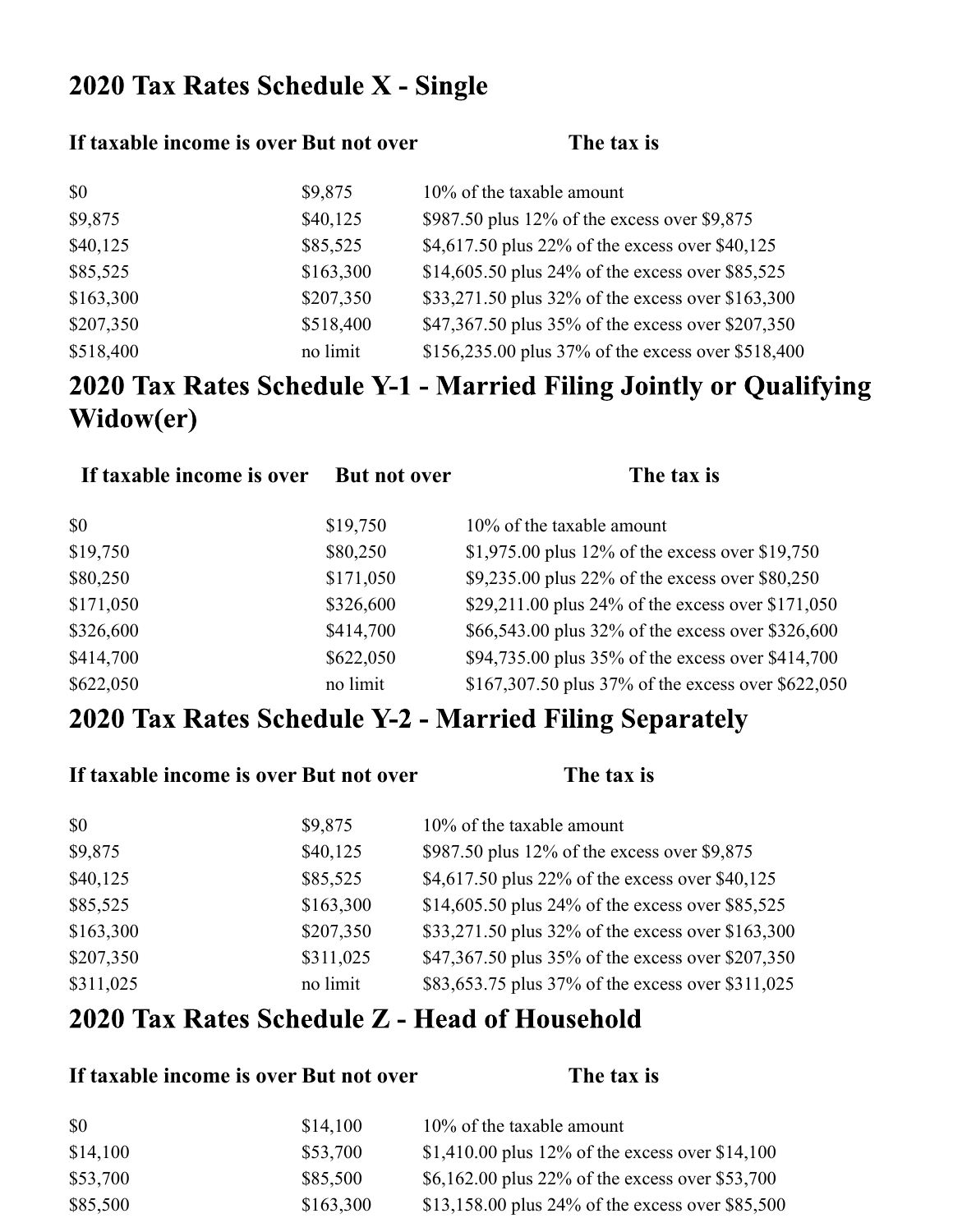### 2020 Tax Rates Schedule Z - Head of Household

# If taxable income is over But not over **The tax** is \$163,300 \$207,350 \$31,830.00 plus 32% of the excess over \$163,300 \$207,350 \$518,400 \$518,400 \$45,926.00 plus 35% of the excess over \$207,350 \$518,400 no limit \$154,793.50 plus 37% of the excess over \$518,400

#### 2020 Tax Rates Estates & Trusts

| If taxable income is over But not over |          | The tax is                                        |
|----------------------------------------|----------|---------------------------------------------------|
| <b>SO</b>                              | \$2,600  | 10% of the taxable income                         |
| \$2,600                                | \$9,450  | \$260.00 plus 24% of the excess over \$2,600      |
| \$9,450                                | \$12,950 | \$1,904.00 plus $35\%$ of the excess over \$9,450 |
| \$12,950                               | no limit | \$3,129.00 plus 37% of the excess over \$12,950   |

### **Social Security 2020 Tax Rates**

| <b>Base Salary</b>          | \$137,700  |
|-----------------------------|------------|
| Social Security Tax Rate    | 6.20%      |
| Maximum Social Security Tax | \$8,537.40 |
| Medicare Base Salary        | unlimited  |
| Medicare Tax Rate           | 1.45%      |

#### **Additional Medicare 2020 Tax Rates**

| <b>Additional Medicare Tax</b>                       | $0.90\%$                 |
|------------------------------------------------------|--------------------------|
| <b>Filing status</b>                                 | <b>Compensation over</b> |
| Married filing jointly                               | \$250,000                |
| Married filing separate                              | \$125,000                |
| Single                                               | \$200,000                |
| Head of household (with qualifying person) \$200,000 |                          |
| Qualifying widow(er) with dependent child \$200,000  |                          |

## **Education 2020 Credit and Deduction Limits**

| American Opportunity Tax Credit (Hope)          | \$2,500 |
|-------------------------------------------------|---------|
| Lifetime Learning Credit                        | \$2,000 |
| <b>Student Loan Interest Deduction</b>          | \$2,500 |
| <b>Coverdell Education Savings Contribution</b> | \$2,000 |

### **Miscellaneous 2020 Tax Rates**

Standard Deduction:

• Married filing jointly or Qualifying Widow(er) \$24,800